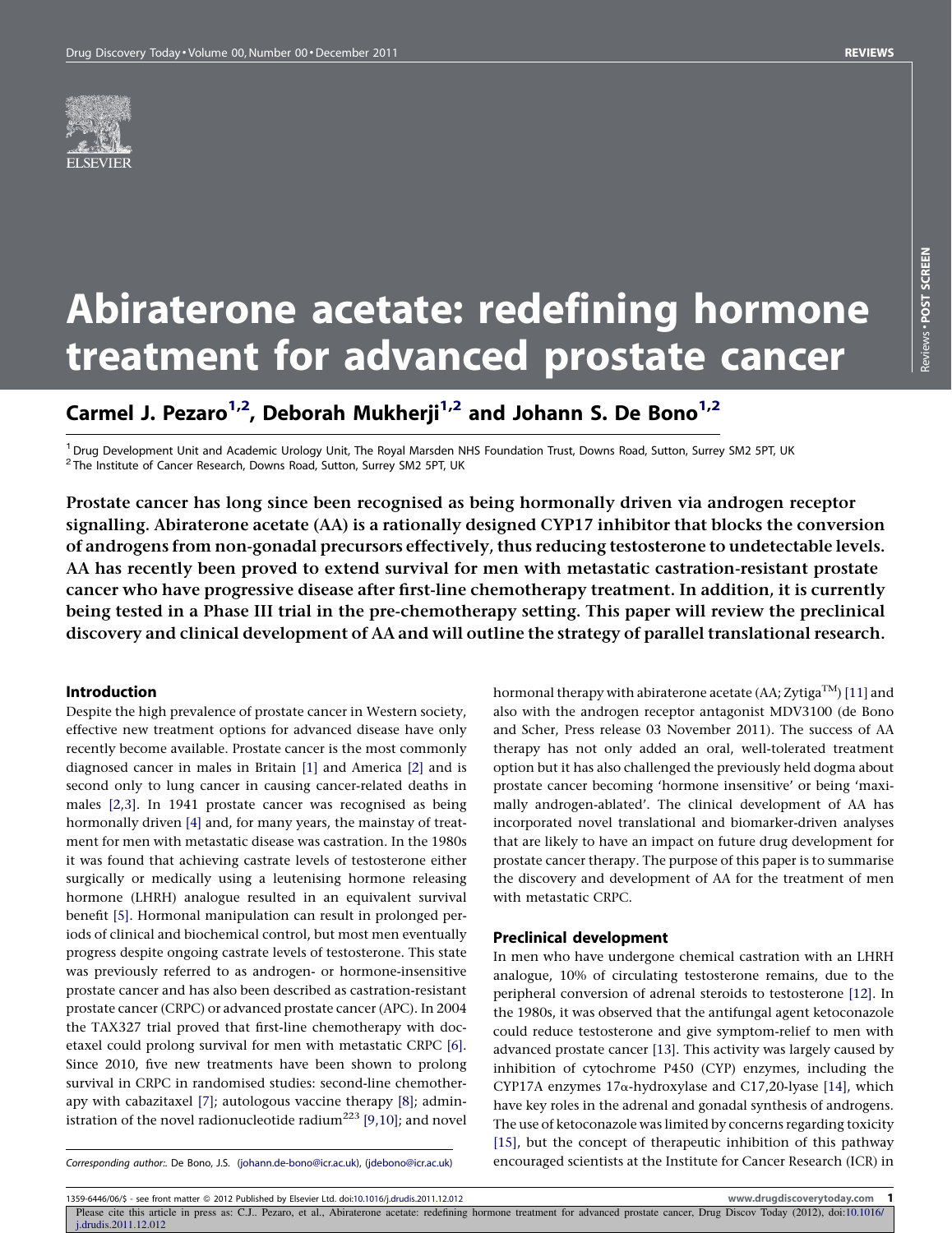#### <span id="page-1-0"></span>DRUDIS-947; No of Pages 6

London, supported by the Cancer Research Campaign, to use a mechanism-based approach to design a series of steroidal compounds incorporating a C16=17 double bond [\[16\].](#page-4-0) This led to the development of 17-(3-pyridyl)androsta-5,16-dien-3fl-ol (CB7598), which was identified as a potent inhibitor of CYP17a-hydroxylase [\[17\]](#page-4-0).

In vitro testing demonstrated the ability of CB7598 (AA; ZytigaTM) to inhibit ACTH (adrenocorticotropic hormone)-mediated stimulation of adrenal cells [\[18\]](#page-4-0). In male WHT mice, administration of the acetylated pro-drug form of CB7598 caused a reduction in androgen-dependent organs including the prostate, seminal vesicles, testes and kidneys, and also led to a marked dose-dependent decrease in circulating testosterone levels [\[18\].](#page-4-0) Unlike ketoconazole, CB7598 did not appear to inhibit additional CYP enzymes and the animal model did not show any effect on the adrenal gland.

# Clinical development

The clinical development of AA for men with advanced prostate cancer has been rapid and reflects well on the strong collaboration between the ICR and Cancer Research UK [\[19\]](#page-4-0). The initial repeatdosing Phase I studies were published in 2008, followed rapidly by Phase II testing and publication in 2009 and 2010 and the landmark Phase III trial published early in 2011. Table 1 summarises the main efficacy endpoints of the published clinical trials of AA. In April 2011 the FDA approved AA for use after docetaxel treatment, with approval granted in the European Union in September 2011. In addition, AA continues to be tested in clinical trials.

# Phase I studies

The first Phase I study was performed in castrate and non-castrate men with advanced prostate cancer [\[20\].](#page-4-0) Initially, single doses were administered at escalating dose levels in 16 men who were castrate on the basis of orchidectomy or LHRH analogue. It was found that a single dose of 500 mg was required to reduce circulating testosterone reliably to undetectable levels, an effect that lasted two to five days. In non-castrate men daily dosing of 800 mg for the 12-day duration of the study initially produced

complete testosterone suppression, but within three days a compensatory LH surge overcame the suppression. This clinical finding demonstrates the rationale for concomitant LHRH analogue during AA therapy.

A Phase I–II study published initially in 2008 [\[21\]](#page-4-0) enrolled chemotherapy- and ketoconazole-naïve men. In the dose-finding study, participants received between 250 and 2000 mg AA daily. Although a maximum tolerated dose (MTD) was not reached, there appeared to be a plateau in the pharmacodynamic effect, as judged by increases in upstream steroid precursors, above 750 mg/day. A dose of 1000 mg/day was therefore selected for cohort expansion. The incidence of hypertension was similar in all dose cohorts and mineralocorticoid-associated side effects were managed with eplerenone, a mineralocorticoid receptor antagonist, or low-dose dexamethasone. Fed and fasted studies suggested that, although a high fat meal did not alter the maximum concentration of drug, absorption was extended. A convincing signal of efficacy was seen, with a  $\geq$ 50% prostate specific antigen (PSA) decline in 12 out of 21 men (57%), partial response (PR) by response evaluation criteria in solid tumours (RECIST) in five out of the eight men with radiologically evaluable disease and reports of clinical benefit including decreased pain and analgesic use.

The other Phase I study published in 2010 enrolled 33 men with chemotherapy-naïve metastatic CRPC, 19 of whom had previously been treated with ketoconazole [\[22\]](#page-4-0). Dose-finding was undertaken in parallel fed and fasted cohorts, using AA doses of 250–1000 mg daily. The MTD was not reached. Pharmacokinetic sampling revealed rapid metabolism of AA to the active metabolite, abiraterone. Administration resulted in a substantial reduction in circulating androgen (dehydroepiandrosterone sulfate; DHEA-S and testosterone) and an increase in upstream mineralocorticoids such as deoxycorticosterone. The fed cohort had substantially increased total drug exposure (AUC), but no additional significant toxicities were observed. From the 33 participants, 19 (58%) had a partial PSA response, including nine out of 19 (47%) men previously treated with ketoconazole. The median time to PSA progression was 234 days, with no significant difference between

| Summary of clinical trials with efficacy endpoints |                                             |                      |                                    |                                |                                          |                                                                                                      |  |
|----------------------------------------------------|---------------------------------------------|----------------------|------------------------------------|--------------------------------|------------------------------------------|------------------------------------------------------------------------------------------------------|--|
| Phase                                              | Number and type<br>of patients              | Steroid use          | <b>Partial PSA</b><br>response (%) | <b>RECIST PR</b>               | <b>Median TTP</b>                        | Other                                                                                                |  |
| I.                                                 | 33, pre-chemo<br>$(19$ post-K)              | For adverse events   | 19 (58%)<br>K: $9(47%)$            | <b>NA</b>                      | 234 days                                 |                                                                                                      |  |
| H                                                  | Ph I: 21 pre-chemo                          | For adverse events   | 12 (57%)                           | 5 of 8 patients                | <b>NA</b>                                |                                                                                                      |  |
| H                                                  | Ph II: 42 pre-chemo                         | Dexa 0.5 mg OD at PD | 28 (67%)                           | 9 of 24 patients (37.5%)       | 225 days                                 |                                                                                                      |  |
| $\mathbf{I}$                                       | 33, pre-chemo                               | Pred 5 mg BD         | 26 (79%)                           | 9 of 13 patients (69%)         | 16.3 months                              | Bone flare in 11 of<br>23 patients                                                                   |  |
| Ш                                                  | 58, post-chemo<br>$(27$ post-K)             | Pred 5 mg BD         | 22 (36%)<br>K: $7(26%)$            | 4 of 22 patients (18%)         | 169 days                                 |                                                                                                      |  |
| $\mathbf{I}$                                       | 47, post-chemo                              | Optional             | 24 (51%)                           | 8 of 30 (27%)                  | 169 days                                 |                                                                                                      |  |
| Ш                                                  | 1195, post-chemo<br>(2:1 AA versus placebo) | Pred 5 mg BD         | 69% versus 6%<br>(P < 0.001)       | 14% versus 2.8%<br>(P < 0.001) | 10.2 versus<br>6.6 months<br>(P < 0.001) | Updated OS: 15.8 versus<br>11.2 months ( $P < 0.0001$ )<br>PFS: 5.6 versus 3.6 months<br>(P < 0.001) |  |

Abbreviations: K, ketoconazole; OD, once daily; PD, progression of disease; BD, twice daily; AA, abiraterone acetate; PSA, prostate-specific antigen; RECIST, response evaluation criteria in solid tumours; PR, partial response; TTP, time to progression; OS, overall survival; PFS, progression-free survival; NA, not available.

Please cite this article in press as: C.J.. Pezaro, et al., Abiraterone acetate: redefining hormone treatment for advanced prostate cancer, Drug Discov Today (2012), doi:[10.1016/](http://dx.doi.org/10.1016/j.drudis.2011.12.012) [j.drudis.2011.12.012](http://dx.doi.org/10.1016/j.drudis.2011.12.012)

<sup>2</sup> www.drugdiscoverytoday.com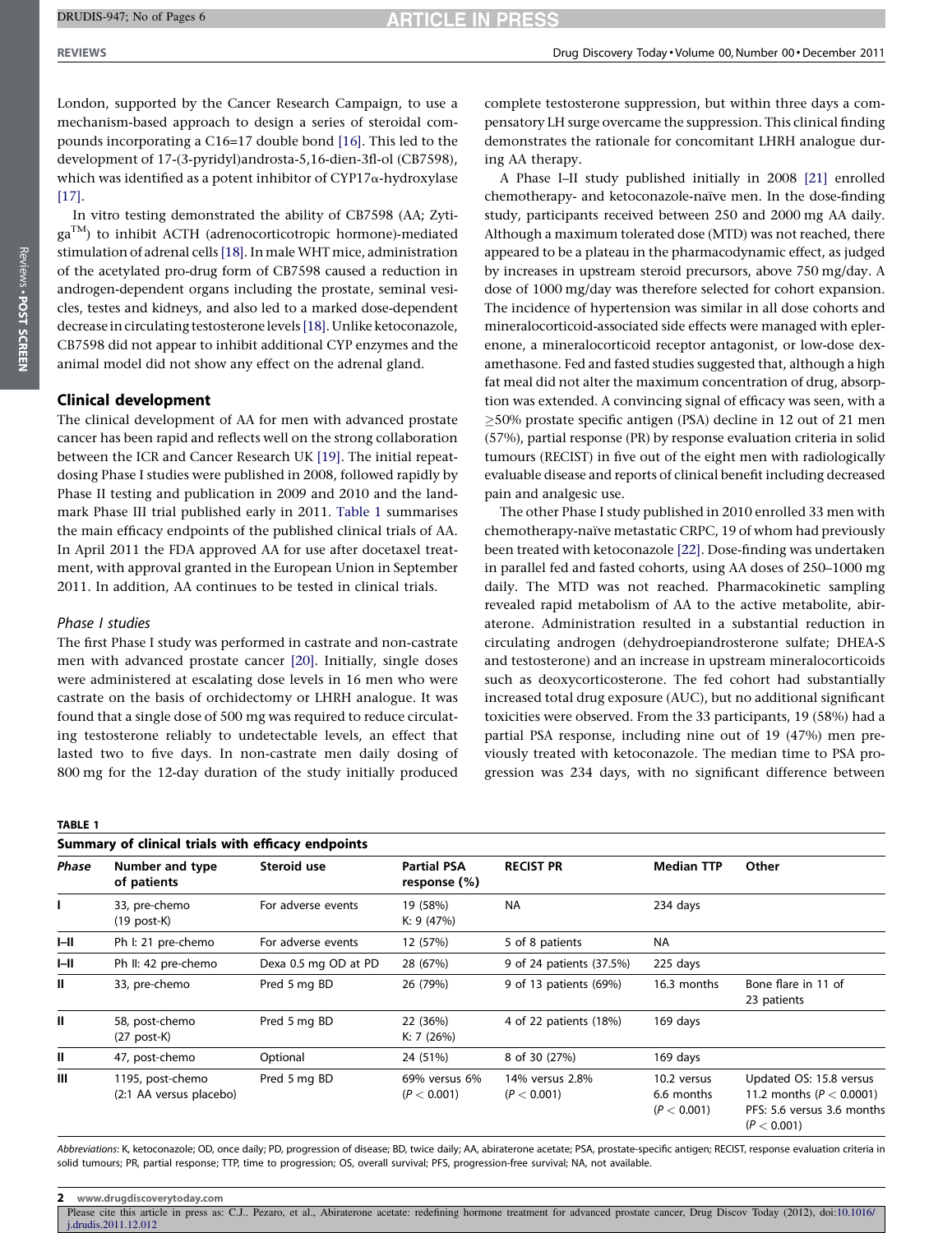ketoconazole-naïve or pre-treated patients. The observation that addition of a low-dose glucocorticoid was associated with normalisation of mineralocorticoid levels and improvement in blood pressure led the authors to suggest the inclusion of a low-dose steroid in future trials of AA.

# Phase II clinical trials

In the Phase II component of the Phase I–II trial mentioned above, a total of 42 chemotherapy-naïve patients with good performance status [Eastern Cooperative Oncology Group (ECOG) PS 0-1] and progressive disease, as defined by PSA working group 1 (PSAWG1) criteria, were treated with AA 1000 mg/day [\[23\].](#page-4-0) The endpoint for the Phase II component was partial PSA response (as defined by 50% PSA reduction) at or after 12 weeks. Partial PSA response was achieved in 28 patients (67%). In addition, nine (37.5%) of the 24 patients with RECIST-evaluable disease achieved a radiological PR. The main any-grade toxicities of hypokalaemia (37 patients, 88%), hypertension (19 patients, 40%) and fluid overload (13 patients, 31%) were recognised as being secondary to mineralocorticoid excess, and were managed with eplerenone at doses of 50–200 mg/ day. The median time to progression (TTP) for those patients treated at 1000 mg was 225 days (95% CI 162–287 days). Of note, steroid treatment was not mandated at study entry but, instead, dexamethasone was added at first progression. The rationale for the 'second step' addition of dexamethasone was to suppress ACTH and steroid production upstream, thereby dampening possible non-specific activation of mutated, promiscuous androgen receptor (AR) by hormones upstream of CYP17. For 30 patients in whom dexamethasone was added and continued in combination for more than 12 weeks, 10 patients had a PSA response. Four of the ten patients had previously progressed on dexamethasone therapy, whereas six were dexamethasone naïve.

A further pre-chemotherapy single-arm Phase II trial published this year enrolled 33 men to receive AA 1000 mg/day and prednisone 5 mg twice daily [\[24\].](#page-4-0) Partial PSA response was observed in a total of 26 men (79%), with a median time to PSA progression of 16.3 months. This study specifically addressed the issue of 'bone flare', which has previously been reported in men with advanced prostate cancer as soon as two weeks after orchidectomy [\[25\]](#page-4-0) and also after initiation of LHRH analogue therapy [\[26\]](#page-4-0). In this study, bone flare was defined as a discordance on disease assessments after three months of therapy, with a partial PSA response but bone scan assessment of disease progression (on the basis of an increase in either intensity or number of bone lesions) and followed by either improvement or stability on the six-month bone scan. From the 23 men with evaluable bone scans, 12 (52%) were reported as showing 'progression' at three months – eight because of new lesions and four owing to increased intensity in tracer uptake. Eleven of these cases met the criteria for bone flare in that the sixmonth bone scans showed improvement (four cases) or stability (seven cases). It is not yet known whether bone flare predicts subsequent durable response or whether bone scans should simply not be performed at the first time-point. It is certainly clear that bone scan changes after three months of AA should not be used to assess disease response in isolation. The second prostate cancer working group guidelines (PCWG2) aimed to avoid this issue by recommending that trials are not designed to include bone scans performed before three months on treatment and recommending

confirmation scans a minimum of six weeks after an initial scan suggestive of progression or response [\[27\]](#page-5-0).

Two Phase II post-docetaxel trials were published in 2010. In one trial there were 58 participants, 27 of whom had previously been exposed to ketoconazole [\[28\]](#page-5-0). All participants were treated with AA 1000 mg/day continuously, combined with low-dose corticosteroid in the form of prednisone 10 mg/day. The primary endpoint was the rate of  $>$  50 PSA falls and this was observed in 22 (36%) individuals from the overall group, with a higher rate of falls in ketoconazole-naïve participants (45% versus 26%). The overall TTP was 169 days, but this was longer (198 days, 95% CI 82–393 days; compared with 99 days, 95% CI 57–169 days) in ketoconazole-naïve patients. Toxicity appeared mild, with 2% G3 fatigue being the most significant adverse event. No G4 toxicity events were noted.

The second post-docetaxel Phase II trial was the COU-AA-003 trial. Forty-seven men received AA 1000 mg/day [\[29\]](#page-5-0). Eight of the participants had previously received ketoconazole therapy. Of interest, this trial did not mandate corticosteroid treatment, however 18 men were on a low dose of corticosteroid at baseline. Twenty-seven men developed symptoms of secondary mineralocorticoid excess, managed either with low-dose glucocorticoids or with eplerenone. Partial PSA response was observed in 24 men (51%), with a median time to PSA-progression of 169 days. Out of a total of 30 men with RECIST-evaluable disease, PR was observed in eight individuals (27%).

#### Phase III clinical trials

The COU-AA-301 trial was published in early 2011 [\[11\].](#page-4-0) Positioned in the post-docetaxel setting, the trial randomised 1195 men with metastatic CRPC in a ratio of 2:1 to receive AA 100 mg/day with low-dose prednisone, or matching placebo with prednisone. At a planned interim analysis the trial was unblinded after meeting prespecified efficacy limits in the primary endpoint of overall survival. The median overall survival (OS) in patients receiving AA at the first interim analysis was 14.8 months, compared with 10.9 months in the placebo arm, giving a HR of 0.65 ( $P < 0.001$ ). At the second and final preplanned analysis, the difference between the two arms increased to 4.6 months (15.8 months versus 11.2 months,  $P < 0.0001$  [\[30\]](#page-5-0). Secondary efficacy endpoints, including TTP, radiological progression-free survival (PFS) and PSA response, also significantly favoured AA [\(Table](#page-1-0) 1). Notably, participants continued treatment until progression was confirmed by a combination of rising PSA, with radiographic progression and/or clinical deterioration. Reported toxicity appeared low, although there were higher mineralocorticoid side effects, such as fluid retention, hypokalaemia and hypertension, in patients who received AA. There was a non-statistical trend to higher all-grade liver abnormalities and cardiac dysfunction in the AA arm, but there was no difference in severe or fatal events in either category. Deaths within 30 days of treatment occurred more frequently in patients receiving placebo, as did adverse events resulting in death. The reported rates of G3–4 toxicity attributable to AA were low, with 3% hypokalaemia and 1% hypertension.

Results of the COU-AA-302 trial (NCT00887198) are awaited. This trial enrolled men with metastatic prostate cancer who had minimal or no symptoms from their disease but who had rising PSA despite surgical or chemical castration with LHRH analogue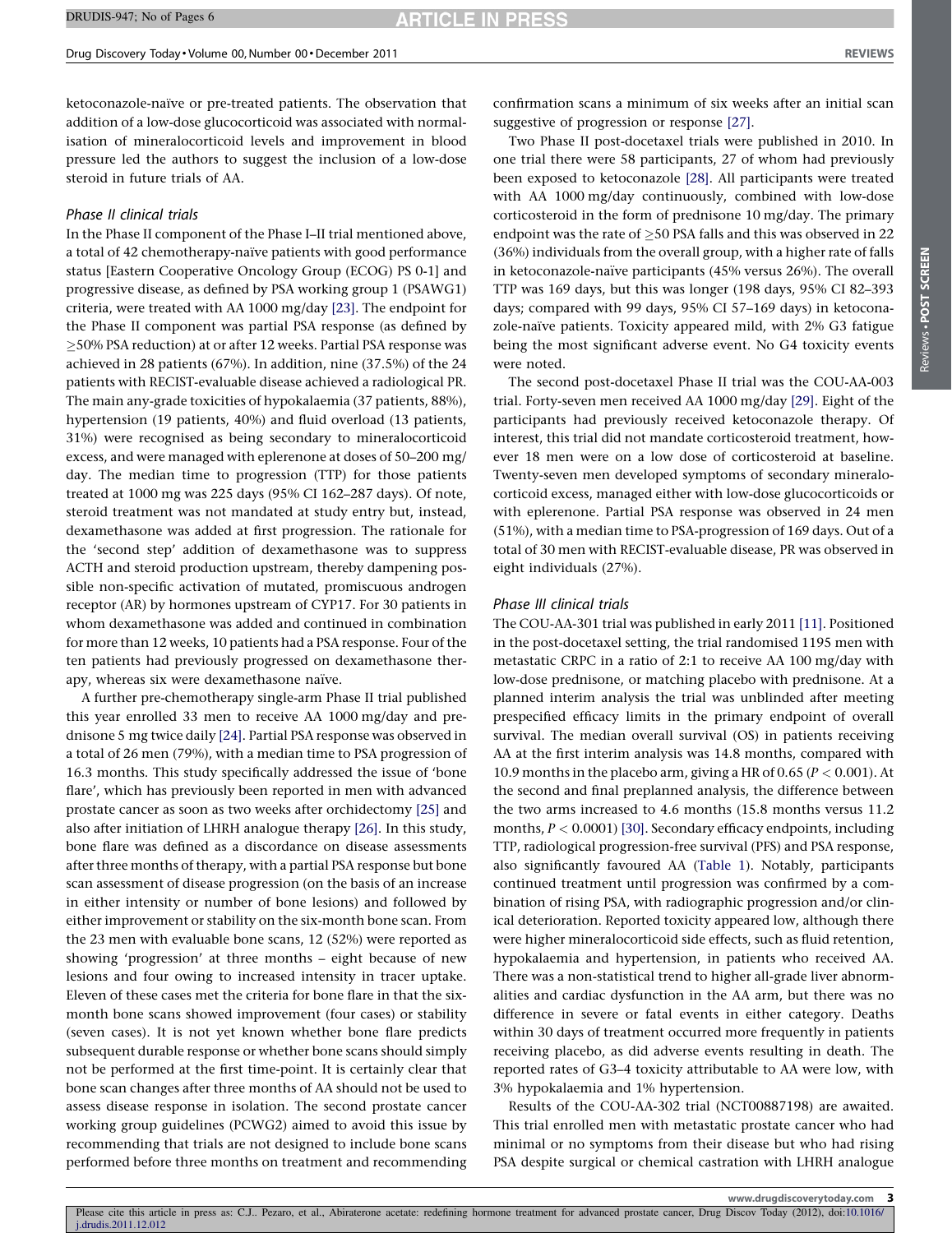#### DRUDIS-947; No of Pages 6

**ARTICLE IN PRESS** 

therapy and a trial of additional anti-androgen (so-called but probably misnamed 'maximal androgen blockade'). COU-AA-302 rapidly recruited the required cohort of approximately 1000 participants. The primary outcome is a dual outcome of OS and PFS. Hopes for a new, well-tolerated oral treatment in the prechemotherapy setting are evident, but the recent increase in active post-chemotherapy treatments available at crossover means that improvement in OS could prove a difficult endpoint to achieve.

# Translational/biomarker research Circulating tumour cells

The AA trials have incorporated exploratory endpoints relating to changes in circulating tumour cells (CTCs). Assays to identify and collect tumour cells in peripheral blood samples from patients with advanced cancer have exploited the physical properties, biomarker expression or functional characteristics of malignant cells and have included nucleic-acid-based assays and capture of CTCs using anti-bodies against cell surface antigens [\[31\]](#page-5-0). The CellSearch<sup>®</sup> assay is an automated assay that quantifies CTCs per 7.5 ml blood sample. Epithelial cell adhesion molecule (EpCAM) magnetic beads are used to tag CTCs in the sample, which are then captured and labelled with fluorescent dyes. The accuracy of CellSearch $^{\circledR}$  for CTC detection was at least 85% in spiking studies [\[32\]](#page-5-0). Our group reported a study of CTCs in men beginning a new line of chemotherapy and showed a statistically significant difference in survival for men with a favourable CTC count (defined as <5 CTCs per 7.5 ml blood) compared with an unfavourable count  $(\geq 5$  CTCs per 7.5 ml blood; median OS 21.7 months compared with 11.5 months,  $P < 0.0001$ ) [\[33\].](#page-5-0) In 2008 the FDA approved CellSearch<sup>®</sup> CTC enumeration for the monitoring of metastatic prostate cancer. Despite this, current expert guidelines do not recommend CTC analysis as part of treatment planning [\[34\]](#page-5-0).

In the 42-patient Phase I–II study CTCs were collected as an exploratory endpoint and, out of 17 patients with a pre-treatment CTC count  $\geq$ 5 (i.e. 'unfavourable'), 10 (59%) had a conversion on treatment to <5 (i.e. 'favourable') [\[23\]](#page-4-0). In COU-AA-003, CTCs were collected for 34 participants. In 27 of these men the baseline CTC count was unfavourable. On AA medication, 11 of the men displayed CTC count conversion and 18 had a  $>$ 30% decline in CTC count [\[29\]](#page-5-0).

In the COU-AA-301 study CTCs were collected for 972 patients at baseline and then at weeks four, eight and 12 (in 723 patients) on study. As early as week four, CTC conversion predicted OS [\[30\]](#page-5-0).

The correlation between CTC count and OS was far greater than the currently applied surrogates of PSA and PFS. If CTC counts can be confirmed as a validated surrogate endpoint of overall survival, they could be widely used in future clinical trials and for judging therapy duration.

#### PTEN loss and ERG rearrangement

The pathogenesis of prostate cancer appears to involve key molecular events, including PTEN loss and rearrangement of the ERG gene, the combination of which has been shown to identify a group of men with particularly poor prognosis [\[35\].](#page-5-0) ERG rearrangement was examined by fluorescence in situ hybridization (FISH) in 18 patients in the earliest reported Phase I study and, of the six patients with ERG rearrangement, five had a partial PSA response on AA [\[21\].](#page-4-0) Following this, a larger dataset of 89 men was examined by multicolour FISH for ERG rearrangement in archival primary tumour tissue, biopsy samples of CRPC or CTCs [\[36\]](#page-5-0). Out of the 77 men with samples sufficient to assess ERG status, there was a significant association between the gene rearrangement and profound PSA-response to AA, with 12 of 15 (80%) patients with the rearrangement achieving a  $\geq$ 90% PSA reduction on AA, compared with 20 of 62 (32%,  $P = 0.001$ ) men without the rearrangement. There was a similar trend for partial  $(>50\%)$  PSA response, but this did not reach statistical significance.

The association between TMPRSS2-ERG and AA response remains a somewhat controversial issue, with a recently published report using an assay evaluating ERG mRNA expression showing different results [\[37\].](#page-5-0) In this study, CTCs from 42 patients treated in Phase II studies were examined for ERG expression. It was expressed in 15 cases, but did not appear to predict PSA-response to AA convincingly, with  $\geq$ 50% and  $\geq$ 90% PSA declines occurring, respectively, in seven (47%) and one (7%) of the 15 men with the rearrangement compared with ten (38%) and four (15%) of the 26 men without ERG expression. The low numbers of patients tested to date, and concerns about assay validity, means that firm conclusions cannot be drawn at this time, but further study is certainly warranted. The rearrangement was not prognostic in this small series.

#### Future directions Clinical trials

The further development of AA is multifaceted (Table 2). AA is currently being tested in the early disease setting in castratesensitive men commencing LHRH analogues (ClinicalTrials.gov identifier NCT01088529 and NCT00924469) has been added as an

#### TABLE 2

| Currently registered trials testing abiraterone acetate in advanced prostate cancer         |                                          |              |                           |  |  |  |
|---------------------------------------------------------------------------------------------|------------------------------------------|--------------|---------------------------|--|--|--|
| <b>Setting</b>                                                                              | <b>Additional information</b>            | <b>Phase</b> | ClinicalTrials.gov number |  |  |  |
| <b>Neoadjuvant with LHRHa</b>                                                               | Before RP in high-risk men               | Ш            | NCT00924469               |  |  |  |
|                                                                                             | Before RP in high-risk men               | Ш            | NCT01088529               |  |  |  |
|                                                                                             | Before and during radical radiotherapy   | Ш            | NCT01023061               |  |  |  |
| Hormone-sensitive APC with LHRHa                                                            | No evidence of metastatic disease        | Ш            | NCT01314118               |  |  |  |
|                                                                                             | STAMPEDE: locally advanced or metastatic | II/III       | NCT00268476               |  |  |  |
| Second-line hormonal therapy                                                                | With dutasteride                         | Ш            | NCT01393730               |  |  |  |
|                                                                                             | With sunitinib or dasatinib              | Ш            | NCT01254864               |  |  |  |
|                                                                                             | With every LHRHa                         | Ш            | NCT01309672               |  |  |  |
| Chemo-naïve APC                                                                             | COU-AA-302                               | Ш            | NCT00887198               |  |  |  |
| <b>Combination studies</b>                                                                  | With docetaxel chemotherapy              |              | NCT01400555               |  |  |  |
| Abbroviations: APC, advanced prostate cancer LHPHa, LHPH analogue: PP radical prostatestomy |                                          |              |                           |  |  |  |

Abbreviations: APC, advanced prostate cancer; LHRHa, LHRH analogue; RP, radical prostatectomy.

4 www.drugdiscoverytoday.com

Please cite this article in press as: C.J.. Pezaro, et al., Abiraterone acetate: redefining hormone treatment for advanced prostate cancer, Drug Discov Today (2012), doi:[10.1016/](http://dx.doi.org/10.1016/j.drudis.2011.12.012) [j.drudis.2011.12.012](http://dx.doi.org/10.1016/j.drudis.2011.12.012)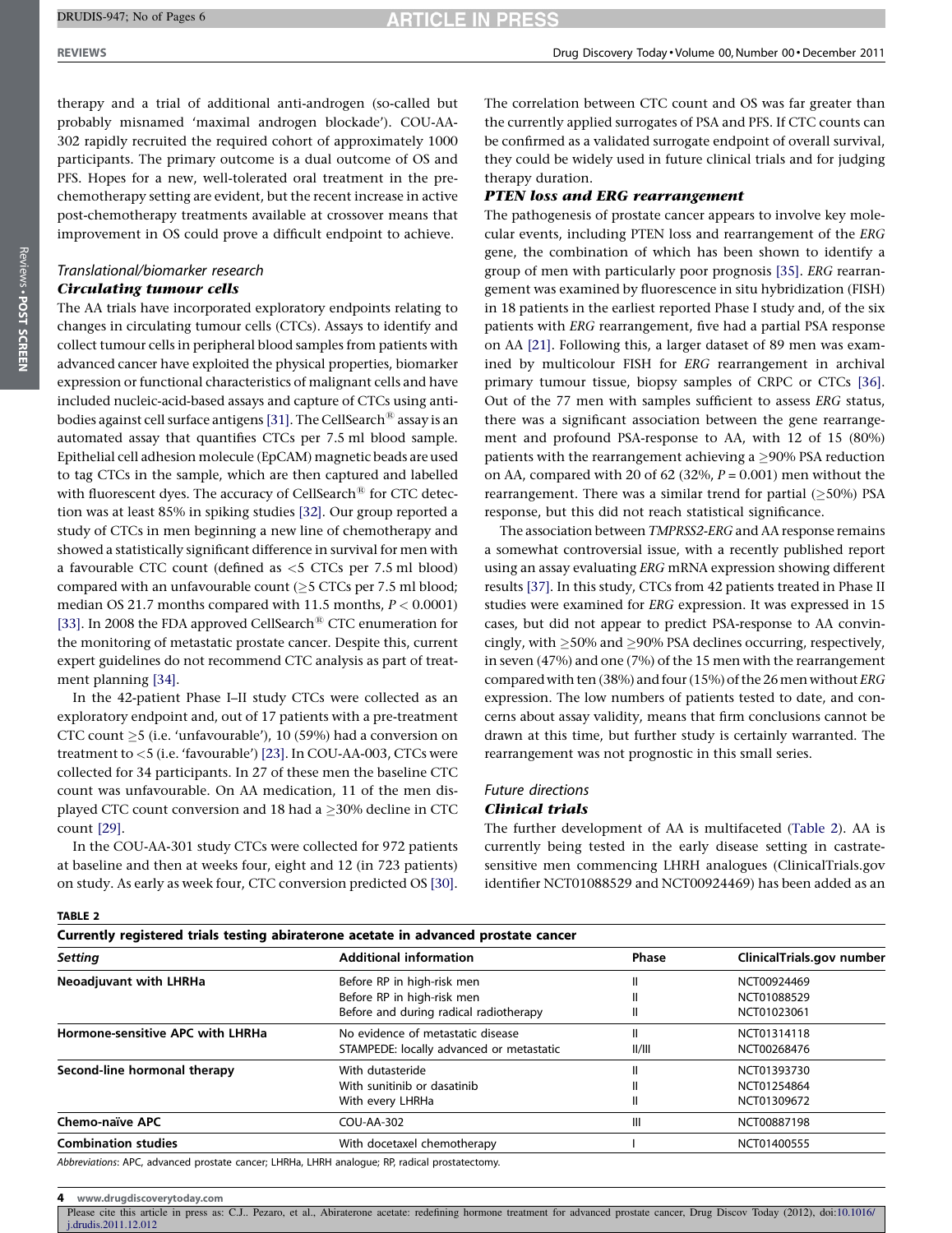<span id="page-4-0"></span>arm of the Phase II/III STAMPEDE trial for men with newly diagnosed APC (NCT00268476). It is also being evaluated alongside LHRH analogue and prednisone before and during radical radiotherapy (NCT01023061).

It seems probable that multiple combination trials will be proposed in view of the mild toxicity profile of AA therapy. Combination treatments with chemotherapy [\[38\]](#page-5-0) and other active agents such as PI3K (phosphoinositide 3-kinase)/AKT (a serine/ threonine protein kinase) inhibitors and PARP inhibitors [\[39\]](#page-5-0) have been raised as logical strategies and trials are expected to commence in the near future.

In view of its action to prevent oestrogen conversion, AA is also being tested in post-menopausal women with advanced breast cancer (NCT00755885).

# Other CYP17 inhibitors

Phase I results of TAK700 (orteronel) were presented at the 2010 ASCO-genitourinary symposium [\[40\]](#page-5-0). The Phase I study showed that doses of  $\geq$ 300 mg twice daily resulted in mild toxicities and significant activity, as judged by 11 out of 14 patients achieving partial PSA responses. Following enrolment in the Phase I–II study, large Phase III studies have commenced in the pre- and postchemotherapy settings (NCT01193244 and NCT01193257, respectively). Other Phase II studies are being carried out in men with rising PSA without radiological evidence of metastatic disease (NCT01046916), and in combination with docetaxel chemotherapy (NCT01084655).

Other drugs with a similar mode of action to AA are also in development, including the C(17,20) lyase inhibitor VT464 (Viamet Pharmaceuticals, NC, USA). TOK001 (Tokai Pharmaceuticals,

MA, USA) combines CYP17 inhibition with AR downregulation and AR antagonism and is currently in Phase I–II testing (NCT00959959). ARN509 (Aragon Pharmaceuticals, CA, USA) is a selective androgen receptor degrader (SARD) agent and is in clinical development (NCT01171898).

#### Unanswered questions

The necessity for combined corticosteroid remains an unanswered question at present, but it is hoped that a trial might be able to help address this in the future. There is also the question as to whether AA should be continued beyond biochemical progression, extrapolating from previous thinking about controlling hormone-sensitive clones within the metastatic cancer and in-line with the stopping rules that were applied in COU-AA-301. Elegant preclinical and translational studies have described mechanisms underlying progression on AA, including upregulation of CYP17A1 and also the induction of androgen receptor splice variants that can function independently of ligand binding [\[41,42\].](#page-5-0) Clinical strategies to counteract these resistance mechanisms are now required. The sequencing of new treatments remains unclear, and finding markers to help select treatments for individual patients will be key for maximizing benefit and minimizing toxicity and costs.

#### Concluding remarks

AA is a rationally designed CYP17 inhibitor that has proved to be an effective and well-tolerated oral treatment for men with advanced CRPC. It has recently received FDA approval for use following docetaxel chemotherapy and there are ongoing clinical and translational studies that are exploring the best strategies for clinical use.

#### References

1 Cancer Statistics Registrations: Registrations of Cancer Diagnosed in 2008, England. Office for National Statistics. National Statistics, London (MB1: no. 39)

2 Jemal, A. et al. (2010) Cancer statistics, 2010. CA Cancer J. Clin. 60, 277–300

- 3 Statistical Bulletin: Death Registrations by Cause in England and Wales, 2009. Office for National Statistics. National Statistics, London
- 4 Huggins, C. and Hodges, C.V. (2002) Studies on prostatic cancer. I. The effect of castration, of estrogen and of androgen injection on serum phosphatases in metastatic carcinoma of the prostate. 1941. J. Urol. 168, 9–12
- 5 Parmar, H. et al. (1987) Orchiectomy versus long-acting D-Trp-6-LHRH in advanced prostatic cancer. Br. J. Urol. 59, 248–254
- 6 Tannock, I.F. et al. (2004) Docetaxel plus prednisone or mitoxantrone plus prednisone for advanced prostate cancer. N. Engl. J. Med. 351, 1502–1512
- 7 de Bono, J.S. et al. (2010) Prednisone plus cabazitaxel or mitoxantrone for metastatic castration-resistant prostate cancer progressing after docetaxel treatment: a randomised open-label trial. Lancet 376, 1147–1154
- 8 Kantoff, P.W. et al. (2010) Sipuleucel-T immunotherapy for castration-resistant prostate cancer. N. Engl. J. Med. 363, 411–422
- 9 Nilsson, S. et al. (2010) Alpharadin, a novel, highly targeted alpha pharmaceutical with a good safety profile for patients with CRPC and bone metastases: combined analyses of phase I and II clinical trials. ASCO Genitourinary Cancers Symposium (Abstr. 103)
- 10 Parker, C. et al. (2011) Overall survival benefit of radium-223 chloride (Alpharadin) in the treatment of patients with symptomatic bone metastases in castrationresistant prostate cancer: a phase III randomised trial. ECCO-ESMO Annual Congress 11, Stockholm, Sweden (Abstr. LBA1)
- 11 de Bono, J.S. et al. (2011) Abiraterone and increased survival in metastatic prostate cancer. N. Engl. J. Med. 364, 1995–2005
- 12 Hellerstedt, B.A. and Pienta, K.J. (2002) The current state of hormonal therapy for prostate cancer. CA Cancer J. Clin. 52, 154–179
- 13 Trachtenberg, J. (1984) Ketoconazole therapy in advanced prostatic cancer. J. Urol. 132, 61–63
- 14 Schuster, I. and Bernhardt, R. (2007) Inhibition of cytochromes p450: existing and new promising therapeutic targets. Drug Metab. Rev. 39, 481–499
- 15 Lake-Bakaar, G. et al. (1987) Hepatic reactions associated with ketoconazole in the United Kingdom. Br. Med. J. (Clin. Res. Ed.) 294, 419–422
- 16 Barrie, S.E. et al. (1993) Highly potent inhibitors of human cytochrome P-450 (17 $\alpha$ ): activity in vitro and in vivo. Br. J. Cancer 67 (Abstr. P177)
- 17 Potter, G.A. et al. (1995) Novel steroidal inhibitors of human cytochrome P45017 alpha (17 alpha-hydroxylase-C17,20-lyase): potential agents for the treatment of prostatic cancer. J. Med. Chem. 38, 2463–2471
- 18 Barrie, S.E. et al. (1994) Pharmacology of novel steroidal inhibitors of cytochrome P450(17) alpha (17 alpha-hydroxylase/C17-20 lyase). J. Steroid Biochem. Mol. Biol. 50, 267–273
- 19 Newell, D.R. et al. (2003) Professor Tom Connors and the development of novel cancer therapies by the Phase I/II Clinical Trials Committee of Cancer Research UK. Br. J. Cancer 89, 437–454
- 20 O'Donnell, A. et al. (2004) Hormonal impact of the 17alpha-hydroxylase/C(17,20) lyase inhibitor abiraterone acetate (CB7630) in patients with prostate cancer. Br. J. Cancer 90, 2317–2325
- 21 Attard, G. et al. (2008) Phase I clinical trial of a selective inhibitor of CYP17, abiraterone acetate, confirms that castration-resistant prostate cancer commonly remains hormone driven. J. Clin. Oncol. 26, 4563–4571
- 22 Ryan, C.J. et al. (2010) Phase I clinical trial of the CYP17 inhibitor abiraterone acetate demonstrating clinical activity in patients with castration-resistant prostate cancer who received prior ketoconazole therapy. J. Clin. Oncol. 28, 1481–1488
- 23 Attard, G. et al. (2009) Selective inhibition of CYP17 with abiraterone acetate is highly active in the treatment of castration-resistant prostate cancer. J. Clin. Oncol. 27, 3742–3748
- 24 Ryan, C.J. et al. (2011) Phase II study of abiraterone acetate in chemotherapy-naive metastatic castration-resistant prostate cancer displaying bone flare discordant with serologic response. Clin. Cancer Res. 17, 4854–4861
- 25 Sundkvist, G.M. et al. (1990) Dynamic quantitative bone scintigraphy in patients with prostatic carcinoma treated by orchiectomy. Eur. J. Nucl. Med. 16, 671–676
- 26 Johns, W.D. et al. (1990) Leuprolide therapy for prostate cancer. An association with scintigraphic ''flare'' on bone scan. Clin. Nucl. Med. 15, 485–487